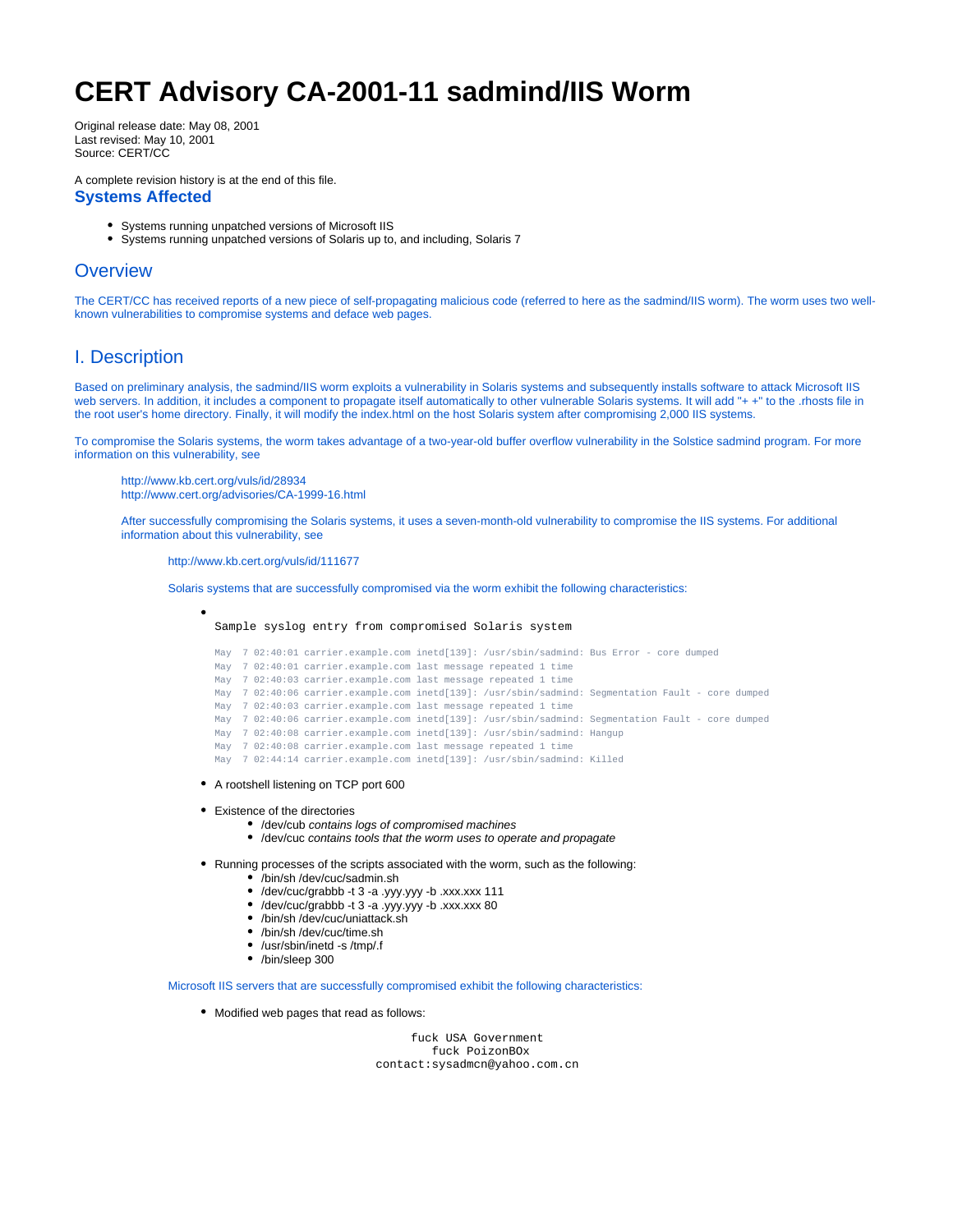#### Sample Log from Attacked IIS Server

```
2001-05-06 12:20:19 10.10.10.10 - 10.20.20.20 80 GET /scripts/../../winnt/system32/cmd.exe /c+dir 200 -
2001-05-06 12:20:19 10.10.10.10 - 10.20.20.20 80 GET /scripts/../../winnt/system32/cmd.exe /c+dir+..\ 200 -
2001-05-06 12:20:19 10.10.10.10 - 10.20.20.20 80 \
          GET /scripts/../../winnt/system32/cmd.exe /c+copy+\winnt\system32\cmd.exe+root.exe 502 -
2001-05-06 12:20:19 10.10.10.10 - 10.20.20.20 80 \
          GET /scripts/root.exe /c+echo+< HTML code inserted here>.././index.asp 502 -
```
#### II. Impact

Solaris systems compromised by this worm are being used to scan and compromise other Solaris and IIS systems. IIS systems compromised by this worm can suffer modified web content.

Intruders can use the vulnerabilities exploited by this worm to execute arbitrary code with root privileges on vulnerable Solaris systems, and arbitrary commands with the privileges of the IUSR\_machinename account on vulnerable Windows systems.

We are receiving reports of other activity, including one report of files being destroyed on the compromised Windows machine, rendering them unbootable. It is unclear at this time if this activity is directly related to this worm. III. Solutions

# **Apply a patch from your vendor**

A patch is available from Microsoft at

<http://www.microsoft.com/technet/security/bulletin/MS00-078.asp>

For IIS Version 4: <http://www.microsoft.com/ntserver/nts/downloads/critical/q269862/default.asp>

For IIS Version 5: <http://www.microsoft.com/windows2000/downloads/critical/q269862/default.asp>

Additional advice on securing IIS web servers is available from

<http://www.microsoft.com/technet/security/iis5chk.asp> <http://www.microsoft.com/technet/security/tools.asp>

Apply a patch from Sun Microsystems as described in Sun Security Bulletin #00191:

[http://sunsolve.sun.com/pub-cgi/retrieve.pl? doctype=coll&doc=secbull/191&type=0&nav=sec.sba](http://sunsolve.sun.com/pub-cgi/retrieve.pl?doctype=coll&doc=secbull/191&type=0&nav=sec.sba)

## Appendix A. Vendor Information **Microsoft Corporation**

The following documents regarding this vulnerability are available from Microsoft:

<http://www.microsoft.com/technet/security/bulletin/MS00-078.asp>

#### **Sun Microsystems**

Sun has issued the following bulletin for this vulnerability:

[http://sunsolve.sun.com/pub-cgi/retrieve.pl? doctype=coll&doc=secbull](http://sunsolve.sun.com/pub-cgi/retrieve.pl?doctype=coll&doc=secbull/191&type=0&nav=sec.sba) [/191&type=0&nav=sec.sba](http://sunsolve.sun.com/pub-cgi/retrieve.pl?doctype=coll&doc=secbull/191&type=0&nav=sec.sba)

### References

- 1. Vulnerability Note VU#111677: Microsoft IIS 4.0 / 5.0 vulnerable to directory traversal via extended unicode in url (MS00-078) [http://www.kb.cert.org/vuls/id](http://www.kb.cert.org/vuls/id/111677) [/111677](http://www.kb.cert.org/vuls/id/111677)
- 2. CERT Advisory CA-1999-16 Buffer Overflow in Sun Solstice AdminSuite Daemon sadmind

<http://www.cert.org/advisories/CA-1999-16.html>

[Authors:](mailto:cert@cert.org?subject=CA-2001-11%20Feedback%20CERT%2326370) Chad Dougherty, Shawn Hernan, Jeff Havrilla, Jeff Carpenter, Art Manion, Ian Finlay, John Shaffer

Copyright 2001 Carnegie Mellon University.

Revision History